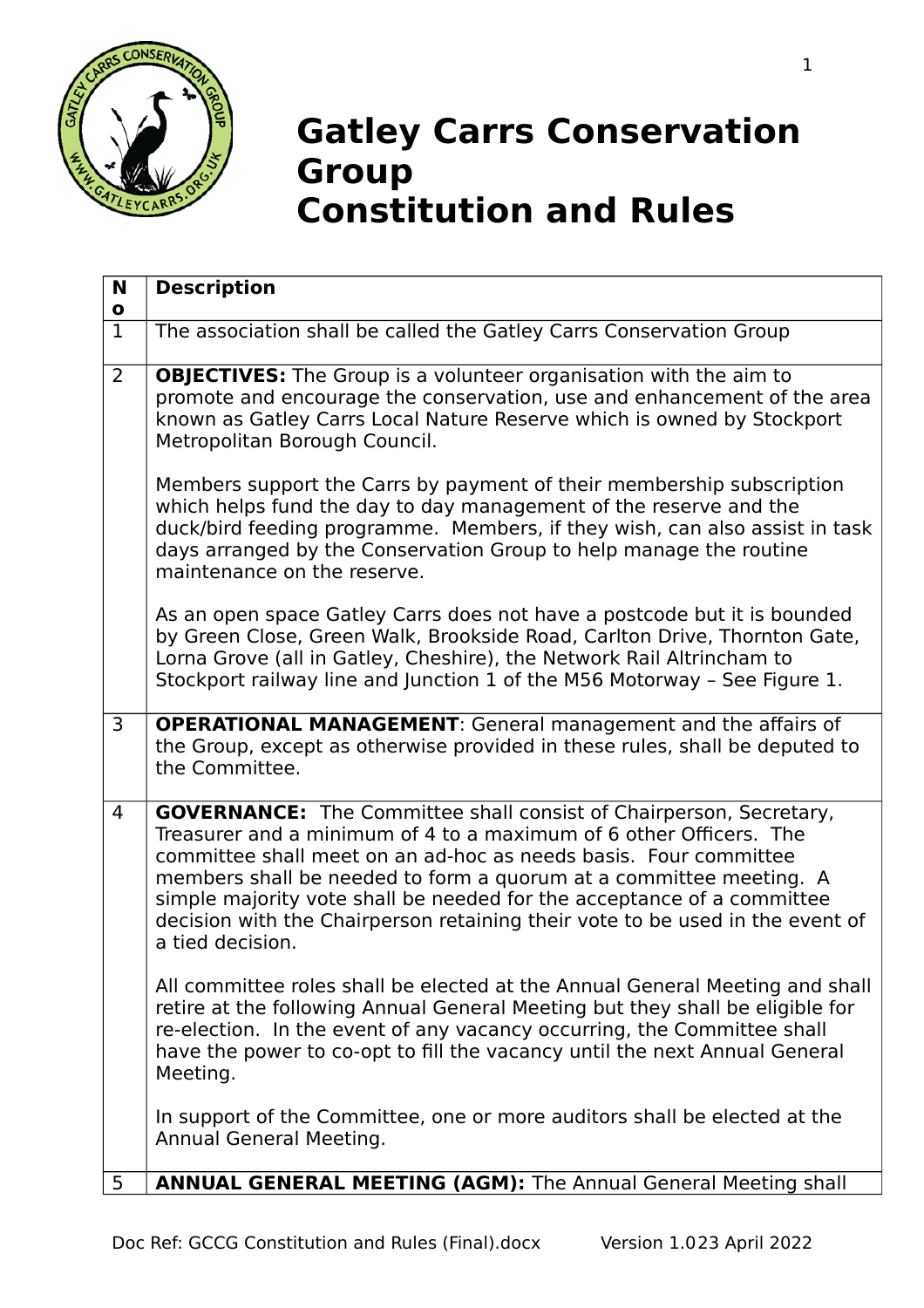|                | be held in March each year on a date selected by the Committee with at<br>least 21 days' notice being given either in writing or electronically to each<br>member where possible.                                                                                                                                                                                                                              |
|----------------|----------------------------------------------------------------------------------------------------------------------------------------------------------------------------------------------------------------------------------------------------------------------------------------------------------------------------------------------------------------------------------------------------------------|
|                | Resolutions and Amendments must be received by the Secretary at least 14<br>days prior to the meeting for inclusion in the agenda which shall be issued<br>to all members at least 5 days prior to the meeting. Voting rights are as<br>described in the Membership section.                                                                                                                                   |
| 6              | <b>EXTRAORDINARY GENERAL MEETING (EGM): An Extraordinary General</b><br>Meeting may be held whenever the Committee think it expedient on giving<br>14 days' notice or whenever six Full Adult Members so request, providing<br>they give 21 days' notice of such request to the Secretary in writing. The<br>object of the request must be stated and no other business shall be<br>considered at the meeting. |
|                | A minimum of 20% of members shall be needed to represent a quorum at<br>such meetings. All motions need a two thirds majority of the total votes<br>cast to be passed. A motion defeated at either an Annual General Meeting<br>or Extraordinary General Meeting cannot be resubmitted for at least twelve<br>months from the relevant meeting.                                                                |
| $\overline{7}$ | <b>ORDINARY GENERAL MEETINGS:</b> Ordinary General Meetings shall be<br>held quarterly and are open to members, prospective members and guests<br>of the committee only.                                                                                                                                                                                                                                       |
| 8              | <b>MEMBERSHIP:</b> Membership of the Group shall be open to any person on<br>receipt of their subscription fee. Contact details shall be recorded in the<br>membership records.                                                                                                                                                                                                                                |
|                | There shall be no discrimination on the basis of gender, age, disability,<br>ethnicity, nationality, sexual orientation, religion or other beliefs.                                                                                                                                                                                                                                                            |
|                |                                                                                                                                                                                                                                                                                                                                                                                                                |
|                | The categories of membership are:<br>Single Membership<br><b>Family Membership</b>                                                                                                                                                                                                                                                                                                                             |
|                | Each membership (both Single and Family) have the right to a single vote at<br>the AGM/EGM.                                                                                                                                                                                                                                                                                                                    |
| 9              | <b>SUBSCRIPTIONS AND EXPENDITURE:</b> The annual subscription shall be<br>determined by the Committee prior to the Annual General Meeting and shall<br>be notified to all current members in the notice convening the meeting.<br>Subscriptions shall be due annually on the anniversary of each members<br>joining date.                                                                                      |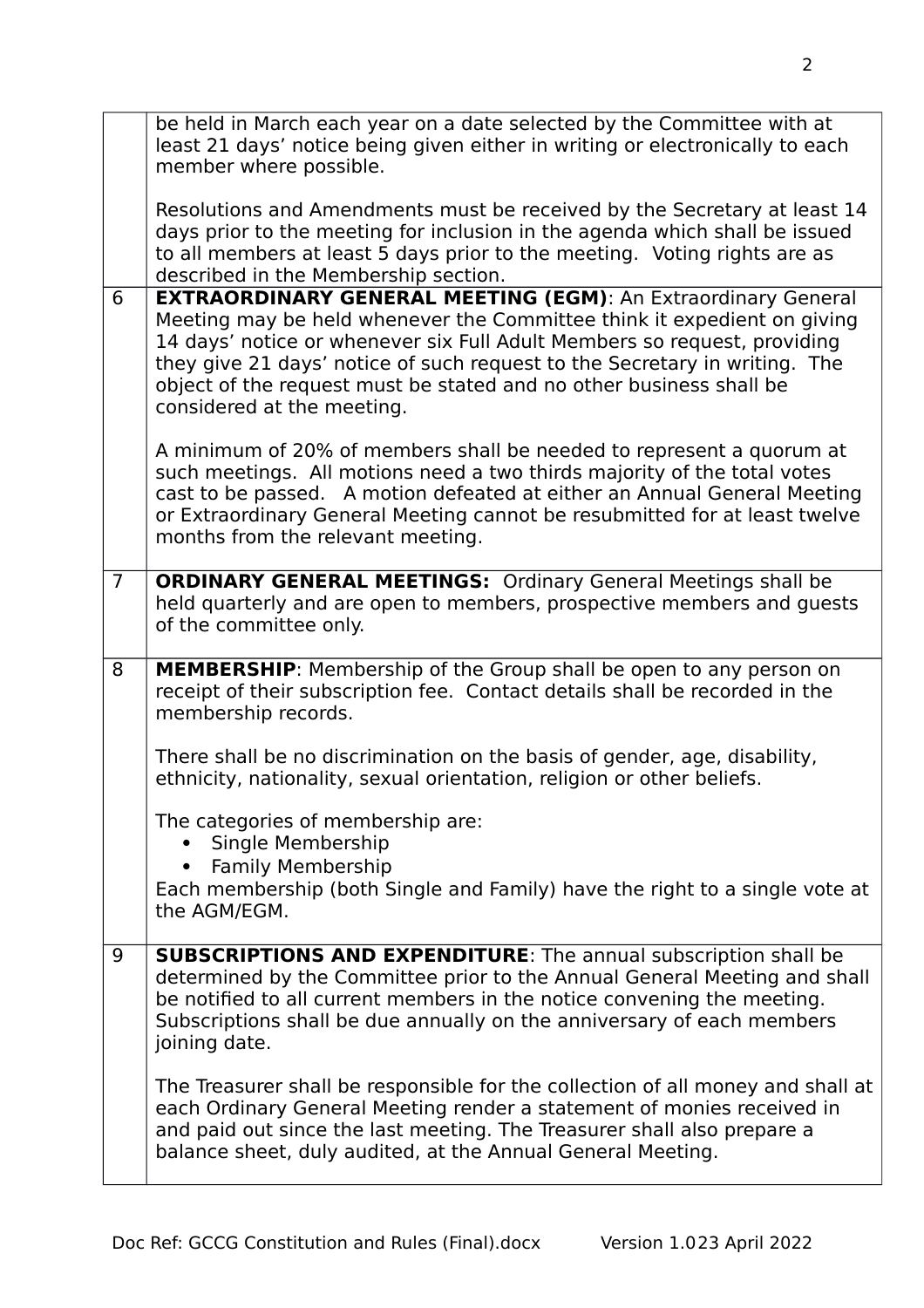|    | All monies raised and received shall be used in the furtherance of the<br>Group's aims and objectives. Individuals shall not benefit financially from<br>being a member. Committee members and Officers will not be liable if the<br>Group folds.                                                                                                                                                                                                                                                                                                                                                                                                                                |
|----|----------------------------------------------------------------------------------------------------------------------------------------------------------------------------------------------------------------------------------------------------------------------------------------------------------------------------------------------------------------------------------------------------------------------------------------------------------------------------------------------------------------------------------------------------------------------------------------------------------------------------------------------------------------------------------|
|    | All cheques used against the Groups' accounts are to be signed off by two of<br>three of the authorised members.                                                                                                                                                                                                                                                                                                                                                                                                                                                                                                                                                                 |
|    | Payments of any expenses incurred by members are to be agreed by the<br>Chairman and Treasurer.                                                                                                                                                                                                                                                                                                                                                                                                                                                                                                                                                                                  |
| 10 | <b>CESSATION OF MEMBERSHIP.</b> Members shall cease to be members by<br>non-payment of their subscriptions for the current year and their details<br>shall be removed from the membership records.                                                                                                                                                                                                                                                                                                                                                                                                                                                                               |
| 11 | <b>DECISIONS AND FINAL WORD:</b> All questions for a decision at any general<br>meeting shall be determined by a show of hands. The Committee shall have<br>the power to deal with any matters not covered by these rules and to give<br>decisions on the interpretation of the foregoing rules.                                                                                                                                                                                                                                                                                                                                                                                 |
| 12 | <b>CODE OF CONDUCT:</b> As Gatley Carrs is a public open space it is expected<br>that all persons using Gatley Carrs do so at their own risk and behave in a<br>responsible manner showing respect for other users.                                                                                                                                                                                                                                                                                                                                                                                                                                                              |
| 13 | <b>CHILD AND VULNERABLE ADULT PROTECTION POLICY:</b> The Group is<br>committed to promoting a safe environment in which children and<br>vulnerable adults can enjoy assisting with the Group's activities. Children<br>and vulnerable adults must be supervised at all times and remain the<br>responsibility of the parent/guardian/carer.                                                                                                                                                                                                                                                                                                                                      |
|    | Any public events organised by the Group are risk assessed individually and<br>approved by Stockport Metropolitan Borough Council.                                                                                                                                                                                                                                                                                                                                                                                                                                                                                                                                               |
| 14 | <b>COMPLAINTS:</b> Any members who have complaints about the management<br>of the Group must submit them in writing to the Secretary who shall pass<br>them on to the Committee for consideration.                                                                                                                                                                                                                                                                                                                                                                                                                                                                               |
| 15 | <b>INDEMNITY:</b> None of the Committee members, nor any individual<br>members of the Group, shall be under any personal liability in respect of<br>any debts of the Group and every such officer or member of the Group shall<br>be indemnified by the Group against same and it shall be the duty of the<br>Committee, out of the funds of the Group but limited to the cash reserves<br>held by the Group, to pay all costs, expenses and losses which any officer or<br>member of the Group may incur or become liable for, by reason of any<br>contract entered into or act done by them as such officer or member of the<br>Group in any way in discharge of their duties. |
|    | Members and visitors to Gatley Carrs shall take responsibility for the<br>security and safety of their personal belongings and property. The Group                                                                                                                                                                                                                                                                                                                                                                                                                                                                                                                               |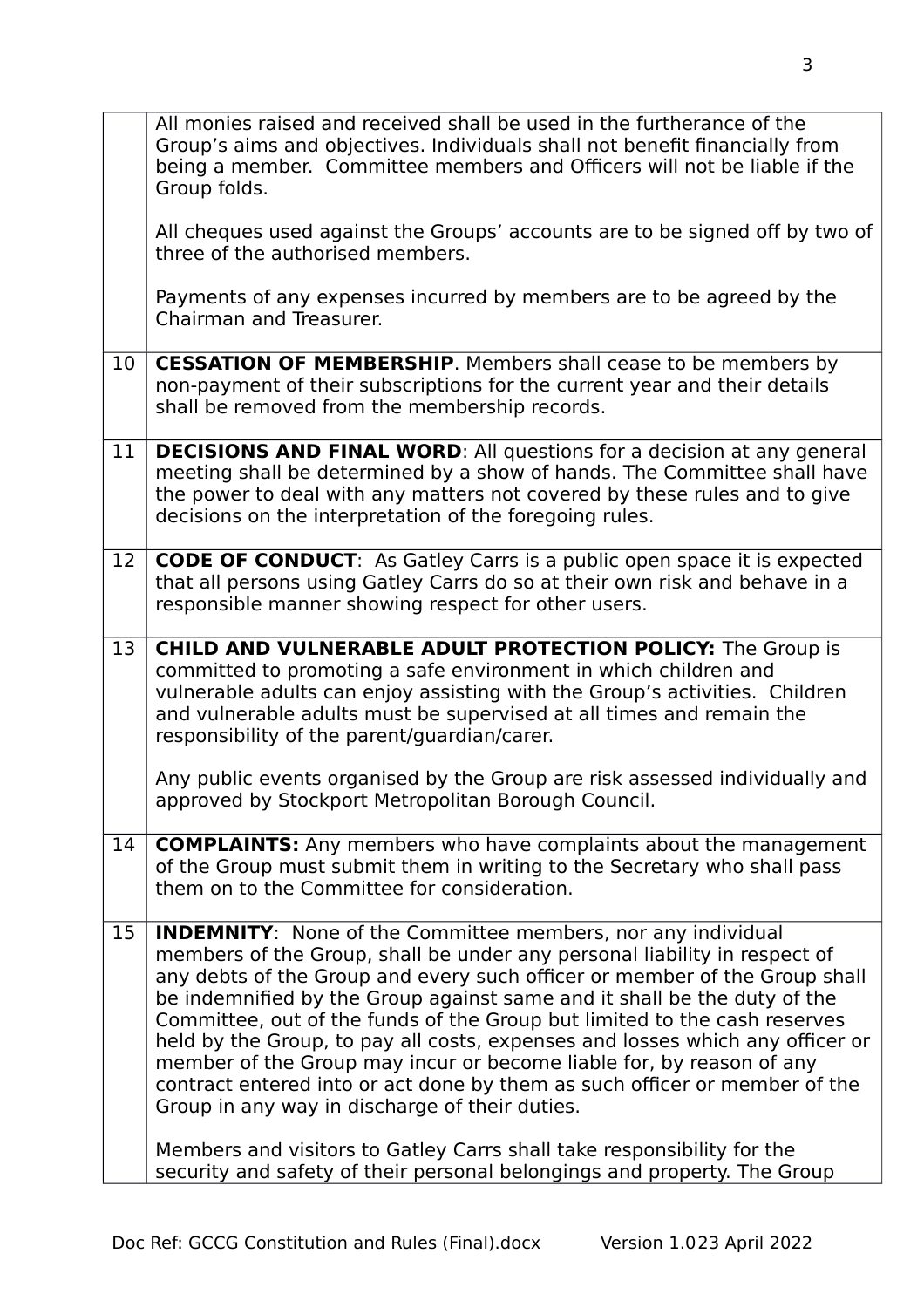|    | shall not be liable for any personal belongings or property or be liable for<br>any claim or expense resulting from loss or damage.                                                                                                                                                                                                                                                                                            |
|----|--------------------------------------------------------------------------------------------------------------------------------------------------------------------------------------------------------------------------------------------------------------------------------------------------------------------------------------------------------------------------------------------------------------------------------|
| 16 | <b>DISSOLUTION:</b> In the event of the dissolution of the Group, any assets will<br>be used to settle outstanding debts. Remaining assets shall not revert to<br>members of the Group but shall be transferred to a charitable institution<br>whose aims and objectives are similar to those of this Group. The relevant<br>institution to receive these assets would be decided at the meeting<br>convening the dissolution. |
| 17 | <b>ALTERATION OF RULES.</b> No new rules shall be made, nor shall any of the<br>rules herein contained be amended, altered or rescinded except by<br>members either at the Annual General Meeting or an Extraordinary General<br>Meeting.                                                                                                                                                                                      |